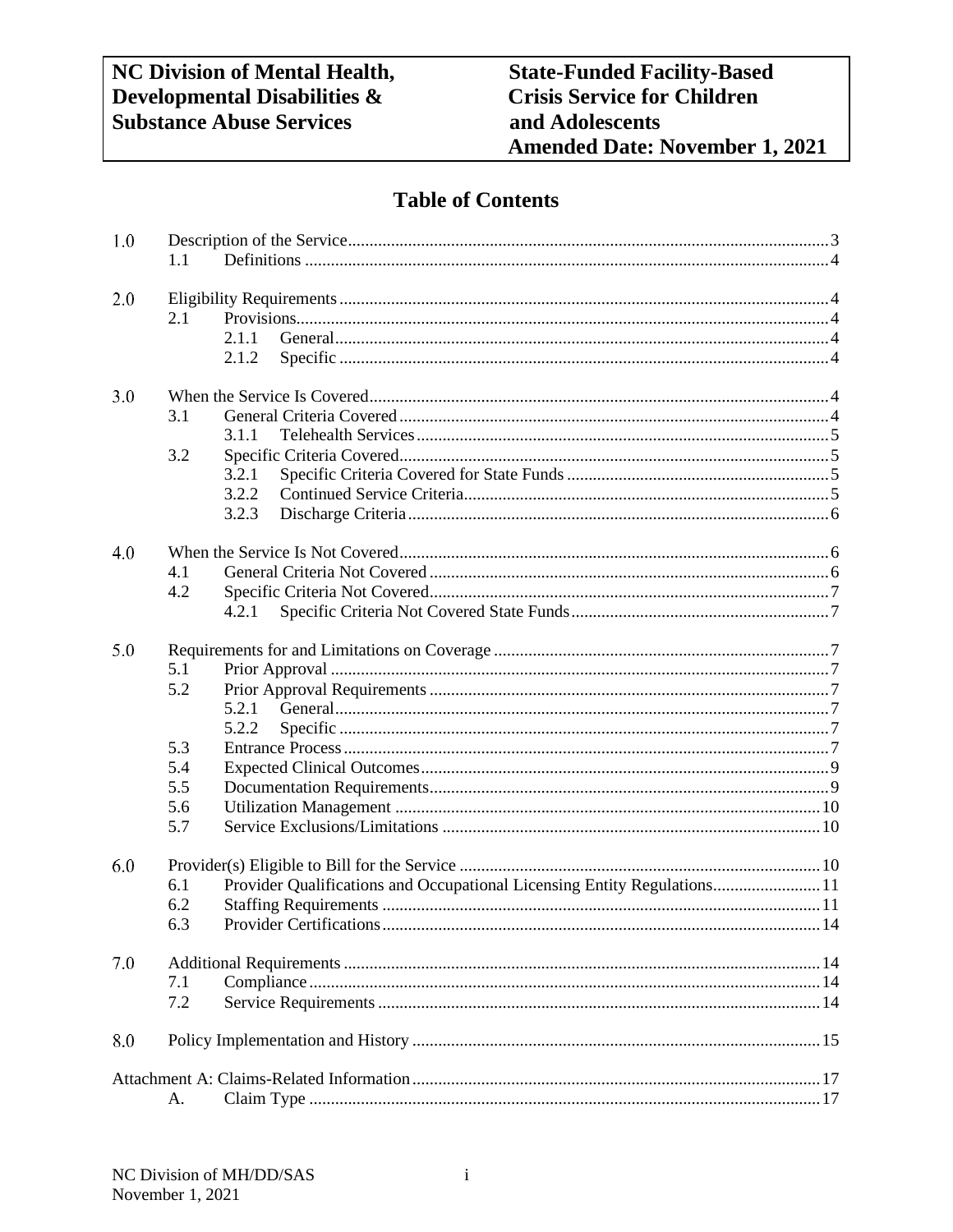# **NC** Division of Mental Health, State-Funded Facility-Based<br>Developmental Disabilities & Crisis Service for Children **Developmental Disabilities & Substance Abuse Services and Adolescents**

# **Amended Date: November 1, 2021**

| <b>B.</b>      | International Classification of Diseases, Ninth Revisions, Clinical Modification (ICD-9- |  |  |
|----------------|------------------------------------------------------------------------------------------|--|--|
|                |                                                                                          |  |  |
| $C_{\cdot}$    |                                                                                          |  |  |
| D.             |                                                                                          |  |  |
| $E$ .          |                                                                                          |  |  |
| $\mathbf{F}$ . |                                                                                          |  |  |
| $\mathbf{G}$   |                                                                                          |  |  |
|                |                                                                                          |  |  |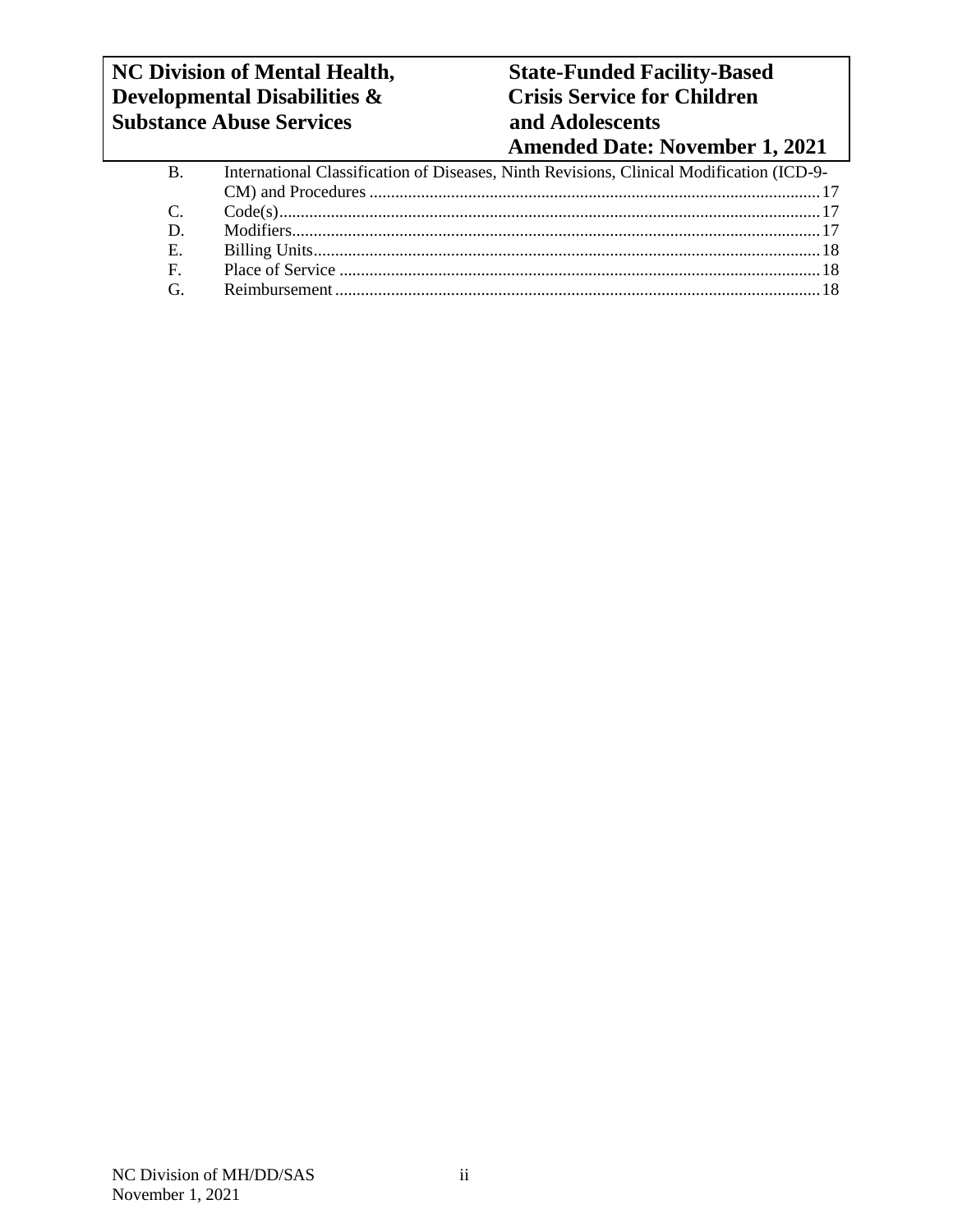#### <span id="page-2-0"></span> $1.0$ **Description of the Service**

Facility-Based Crisis Service for children and adolescents is a service that provides an alternative to hospitalization for an eligible individual who presents with escalated behavior due to a mental health, intellectual or development disability or substance use disorder and requires treatment in a 24-hour residential facility with 16 beds or less. Facility-Based Crisis Service is a direct and indirect, intensive short-term, medically supervised service provided in a physically secure setting, that is available 24 hours a day, seven (7) days a week, 365 days a year.

Under the direction of a psychiatrist, this service provides assessment and short-term therapeutic interventions designed to prevent hospitalization by de-escalating and stabilizing acute responses to crisis situations.

The Facility-Based Crisis Service includes professionals with expertise in assessing and treating mental health and substance use disorders and intellectual or developmental disabilities. The service must address the age, behavior, and developmental functioning of each individual receiving services to ensure safety, health and appropriate treatment interventions. The facility must ensure the physical separation of children from adolescents by living quarters, common areas, and in treatment; for criteria **refer to subsection 1.1**. This separation may be accomplished by providing physically separate sleeping areas and by ensuring that different age groups' activities are scheduled for treatment areas and common areas, i.e. dining room, dayroom, and inand outside recreation areas, at different times. If adults (18 years of age and older), children and adolescents are receiving services in the same building, the facility must ensure complete physical separation between adults and children/adolescents.

Facility-Based Crisis Service components include:

- a. assessments and evaluation of the condition(s) that has resulted in acute psychiatric symptoms, disruptive or dangerous behaviors, or intoxication from alcohol or drugs;
- b. intensive treatment, behavior management support and interventions, detoxification protocols as addressed in the individual's treatment plan;
- c. assessments and treatment service planning that address each of the individual's primary presenting diagnoses if the child is dually diagnosed with mental health and substance use disorders or mental health or substance use with a co-occurring intellectual or developmental disability, with joint participation of staff with expertise and experience in each area;
- d. active engagement of the family, caregiver or legally responsible person, and significant others involved in the child's life, in crisis stabilization, treatment interventions, and discharge planning as evidenced by participation in team meetings, collaboration with staff in developing effective interventions, providing support for and input into discharge and aftercare plans;
- e. stabilization of the immediate presenting issues, behaviors or symptoms that have resulted in the need for crisis intervention or detoxification;
- f. monitoring of the individual's medical condition and response to the treatment protocol to ensure the safety of the individual; and
- g. discharge planning.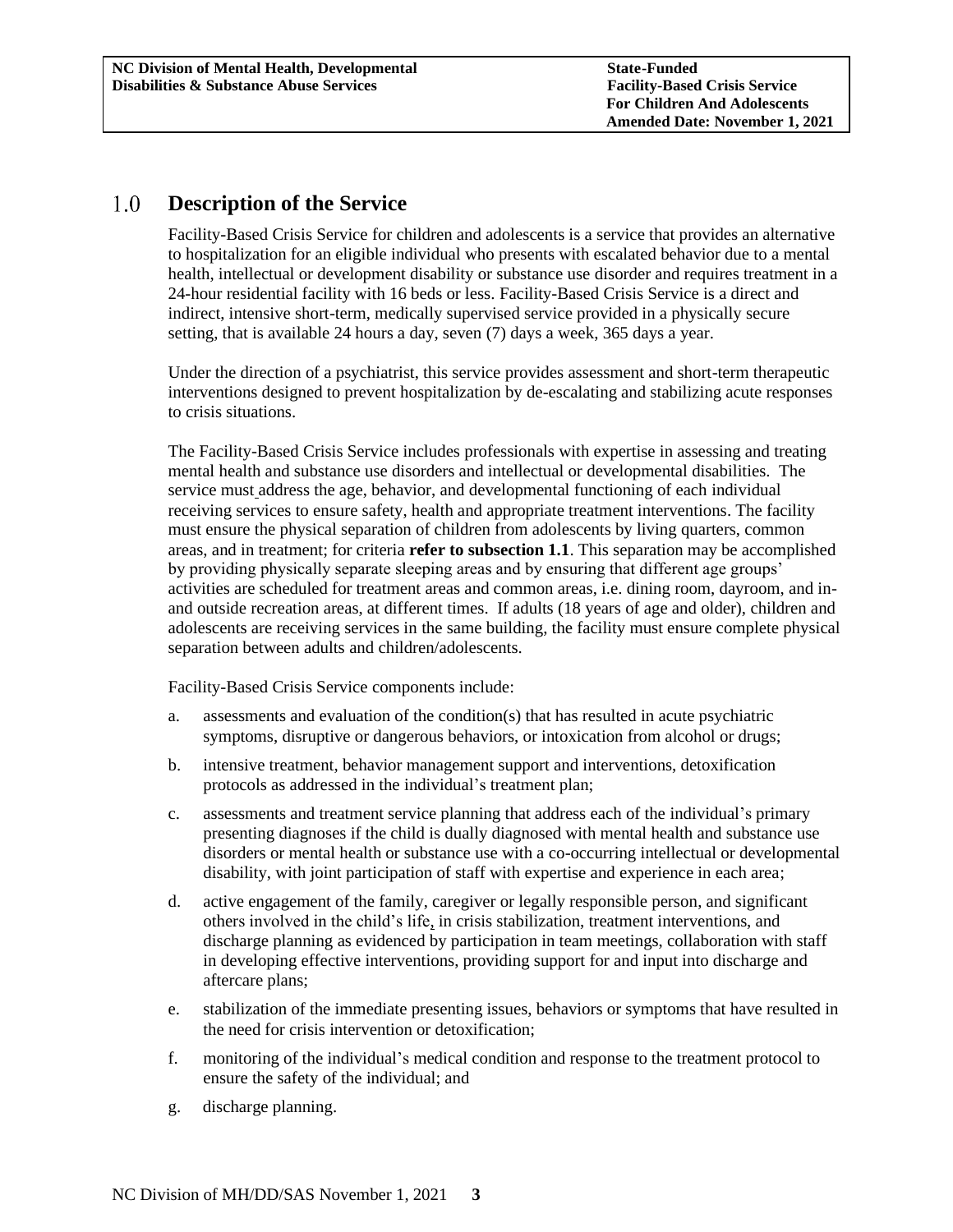Discharge planning begins at admission and shall include the individual, legally responsible person and the Local Management Entity/Managed Care Organization (LME/MCO). Discharge planning includes the following:

- a. arranging for linkage to new or existing community-based services that will provide further assessment, treatment, habilitation or rehabilitation upon discharge from the Facility-Based Crisis service;
- b. coordination of aftercare with other involved providers, including the child's Primary Care Practitioner and any involved specialist for ongoing care of identified medical condition;
- c. contact for re-entry planning purposes with the child's school or local school or Local Educational Authority as indicated;
- d. arranging for linkage to a higher level of care as medically necessary;
- e. identifying, linking to, and collaborating with informal and natural supports in the community; and
- f. developing or revising the crisis plan to assist the beneficiary and their supports in preventing and managing future crisis events.

# <span id="page-3-0"></span>**1.1 Definitions**

Children are defined as individuals 6 years of age through 11. Adolescents are defined as individuals 12 years of age through 17.

#### <span id="page-3-3"></span><span id="page-3-2"></span><span id="page-3-1"></span>**Eligibility Requirements** 2.0

# **2.1 Provisions**

# **2.1.1 General**

An eligible individual shall be enrolled with the LME-MCO on the date of service and shall meet the criteria in **Section 3.0 of this policy**.

# <span id="page-3-4"></span>**2.1.2 Specific**

For state funds, an individual, 6 years of age through 17, is eligible for Facility-Based Crisis for Children and Adolescents. Individuals ages 18 and above are eligible for Facility-Based Crisis for Adults facilities.

#### <span id="page-3-6"></span><span id="page-3-5"></span> $3.0$ **When the Service Is Covered**

# **3.1 General Criteria Covered**

State funds shall cover the service related to this policy when medically necessary, and:

- a. the service is individualized, specific, and consistent with symptoms or confirmed diagnosis of the illness or injury under treatment, and not in excess of the individual's needs;
- b. the service can be safely furnished, and no equally effective and more conservative or less costly treatment is available statewide; and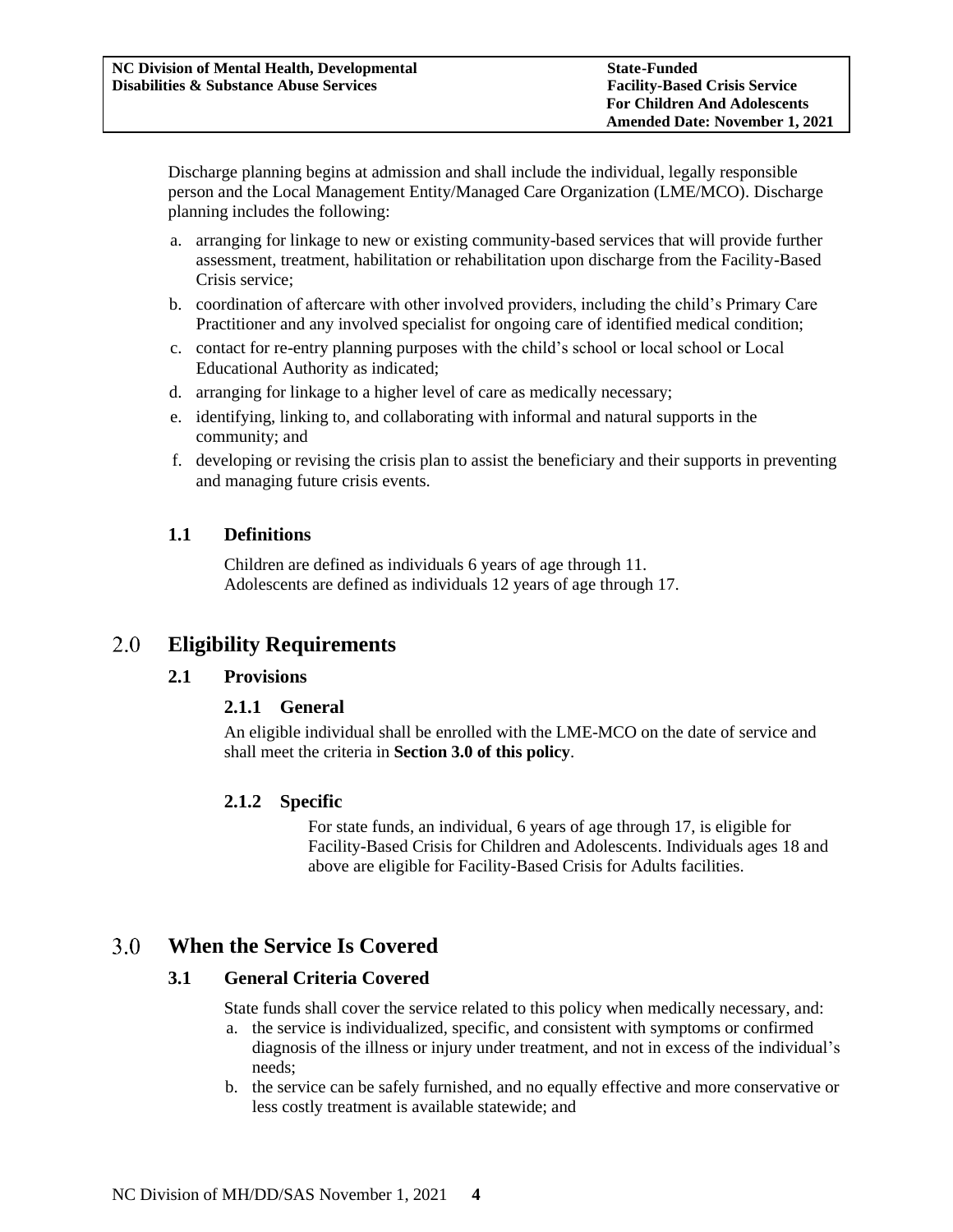c. the service is furnished in a manner not primarily intended for the convenience of the individual, the individual's caregiver, or the provider.

# <span id="page-4-0"></span>**3.1.1 Telehealth Services**

As outlined in Attachment A, select services within this clinical service definition policy may be provided via telehealth. Services delivered via telehealth must follow the requirements and guidance in the State-Funded Telehealth and Virtual Communications service definition policy*,* at **<https://www.ncdhhs.gov/divisions/mhddsas/servicedefinitions>**.

# <span id="page-4-2"></span><span id="page-4-1"></span>**3.2 Specific Criteria Covered**

# **3.2.1 Specific Criteria Covered for State Funds**

State funds shall cover Facility- Based Crisis Service for children and adolescents when the individual:

- a. has a Mental Health, or Substance Use Disorder diagnosis or Intellectual or Developmental Disability as defined by the Diagnostic and Statistical Manual of Mental Disorders (DSM-5) or any subsequent editions of this reference material based on the designation of the facility;
- b. meets American Society of Addiction Medicine (ASAM) Level 3.7 criteria as found in the current edition, if the child's primary admitting diagnosis is a substance use disorder,
- c. is experiencing an acute crisis requiring short-term placement due to serious cognitive, affective, behavioral, adaptive, or self-care functional deficits secondary to the DSM-5 diagnosis (es) which may include, but is not limited to:
	- 1. danger to self or others;
	- 2. imminent risk of harm to self or others;
	- 3. psychosis, mania, acute depression, severe anxiety or other active severe behavioral health symptoms impacting safety and age level appropriate functioning;
	- 4. medication non-adherence;
	- 5. intoxication or withdrawal requiring medical supervision, but not hospital detoxification; and
- d. has no evidence to support that alternative interventions would be equally or more effective, based on current North Carolina community practice standards (such as Best Practice Guidelines of the American Academy of Child and Adolescent Psychiatry, American Psychiatric Association, and American Society of Addiction Medicine) and
- e. the individual has been determined to have no acute medical/psychiatric condition that requires a more intensive level of medical/psychiatric monitoring and treatment.

# <span id="page-4-3"></span>**3.2.2 Continued Service Criteria**

The desired outcome or level of functioning has not been restored, improved, or sustained over the time-frame outlined in the individual's service plan or the individual continues to be at risk for relapse based on history or the tenuous nature of the functional gains or ANY of the following applies: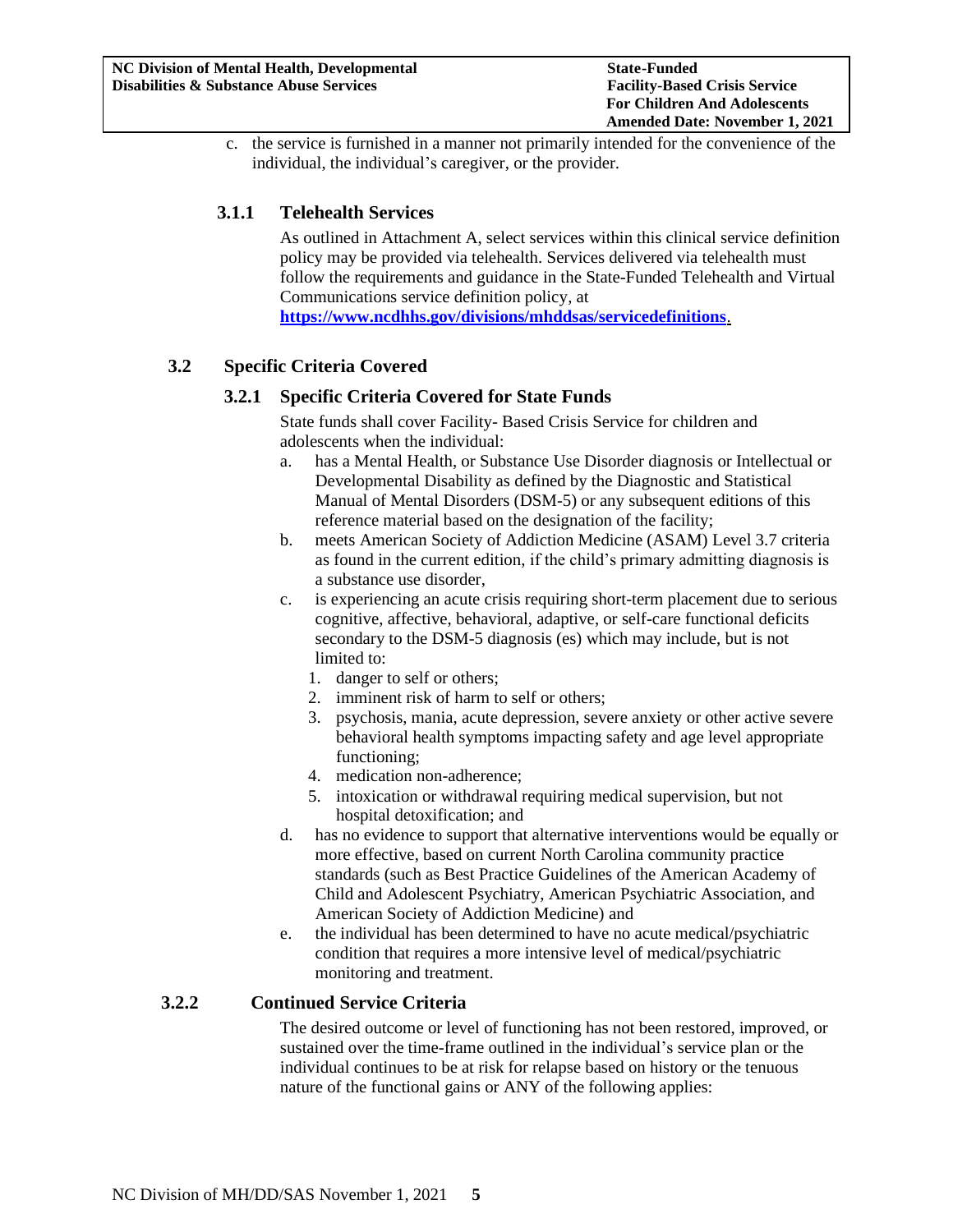- a. the individual has achieved initial service plan goals and additional goals are indicated;
- b. the individual is making satisfactory progress toward meeting goals;
- c. the individual is making some progress, but the service plan (specific interventions) need to be modified so that greater gains which are consistent with the individual's pre-crisis level of functioning are possible or can be achieved;
- d. the individual is not making progress; the service plan must be modified to identify more effective interventions; or
- e. the individual is regressing; the service plan must be modified to identify more effective interventions.

# <span id="page-5-0"></span>**3.2.3 Discharge Criteria**

The individual meets the criteria for discharge if one of the following applies:

- a. The individual has improved with respect to the goals outlined in the service plan and
	- 1. goals have been achieved or
	- 2. the child has regained pre-crisis level of functioning
	- AND
	- 3. discharge to a lower level of care is indicated.
- b. The individual is
	- 1. not benefiting from treatment or
	- 2. not making progress in treatment or
	- 3. is regressing
	- AND
	- 4. all realistic treatment options with this modality have been exhausted.

For individuals receiving state funded services who are new to the enhanced MH/DD/SAS service delivery system, a completed LME-MCO Consumer Admission and Discharge Form must be submitted to the LME-MCO.

# **3.2.4 Exception**

Per General Statutes 122C-261(f), 122C-262(d), and 122C-263(d)(2), if an individual with mental retardation and a co-occurring mental illness is determined to need hospitalization, arrangements must be made for an inpatient admission to a non-state hospital in collaboration with the LME-MCO. All requests for an exception are determined by the Director of the Division of MH/DD/SAS or designee.

#### <span id="page-5-2"></span><span id="page-5-1"></span> $4.0$ **When the Service Is Not Covered**

# **4.1 General Criteria Not Covered**

State Funds shall not cover the service related to this policy when: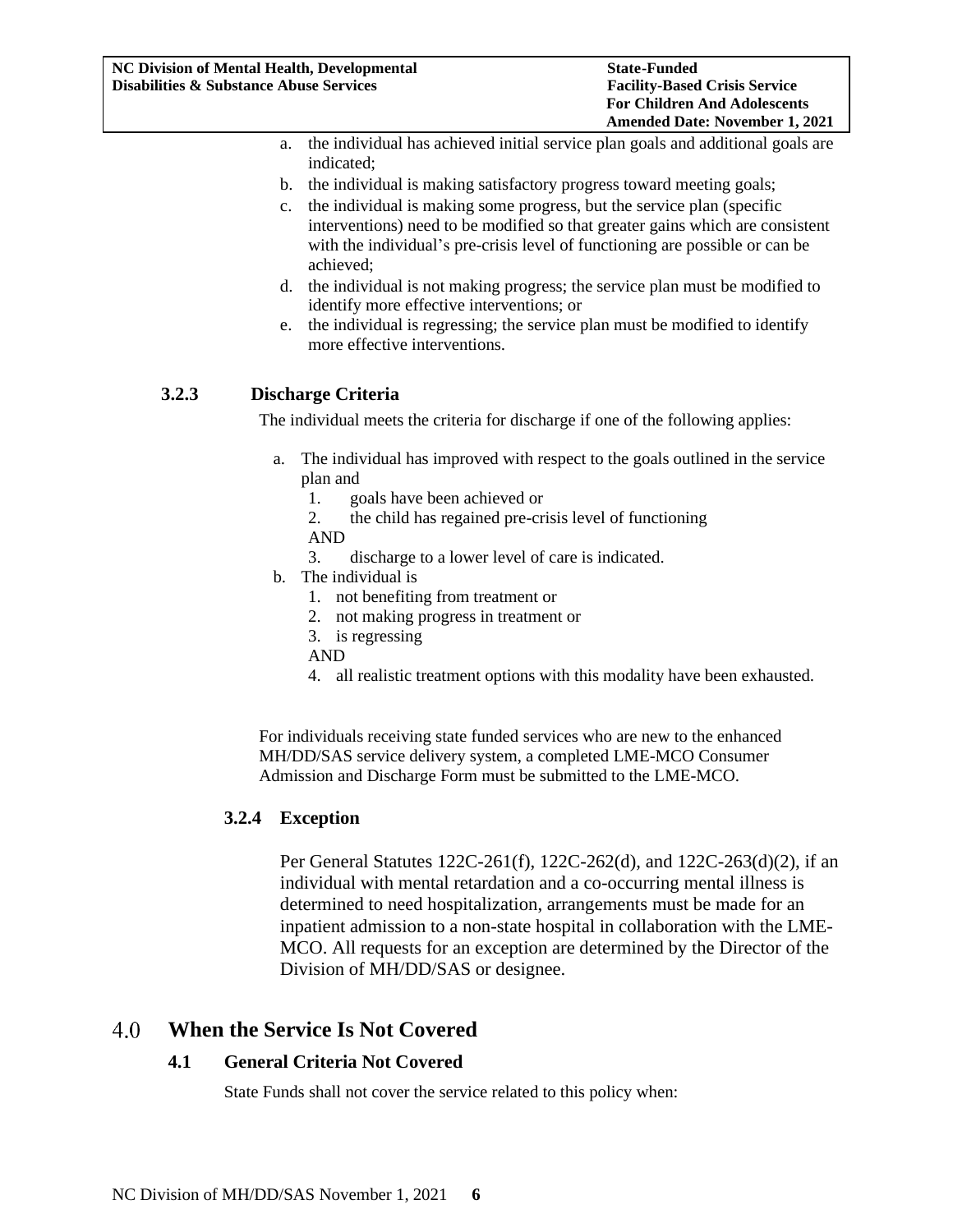- a. the individual does not meet the eligibility requirements listed in **Section 2.0;**
- b. the individual does not meet the criteria listed in **Section 3.0;**
- c. the service duplicates another provider's service; or
- d. the service is experimental, investigational, or part of a clinical trial.

# <span id="page-6-1"></span><span id="page-6-0"></span>**4.2 Specific Criteria Not Covered**

## **4.2.1 Specific Criteria Not Covered State Funds**

State funds shall not cover Facility-Based Crisis Service delivered to a child or adolescent stepping down from an inpatient level of care including a psychiatric residential treatment facility.

Note: State funds and Community Mental Health Block Grant funds outside of UCR may be used to support an individual who is an inmate in a public correctional institution. Substance Abuse Prevention and Treatment Block Grant funds may not be used for this purpose.

#### <span id="page-6-3"></span><span id="page-6-2"></span>5.0 **Requirements for and Limitations on Coverage**

## **5.1 Prior Approval**

Individuals receiving state-funded services must have authorization for all units of Facility-Based Crisis Services for Children and Adolescents.

# <span id="page-6-4"></span>**5.2 Prior Approval Requirements**

## <span id="page-6-5"></span>**5.2.1 General**

The provider(s) shall submit authorization requests for individuals meeting criteria for a state-funded Benefit Plan to the LME-MCO.

The authorization process ensures that the level of the service is appropriate and continued reviews determine the ongoing medical necessity for the service or the need to move up or down the continuum of services to another level of care.

#### <span id="page-6-6"></span>**5.2.2 Specific**

The authorization request must comply with the following provisions:

- a. The authorization request must be submitted within two business days of admission; and
- b. The request must include all health records and any other records that confirm the individual has met the specific criteria in Subsection 3.2 of this policy.

#### <span id="page-6-7"></span>**5.3 Entrance Process**

Involuntary evaluations and admissions must be processed in compliance with NC General Statute 122C-Article 5, Part 7.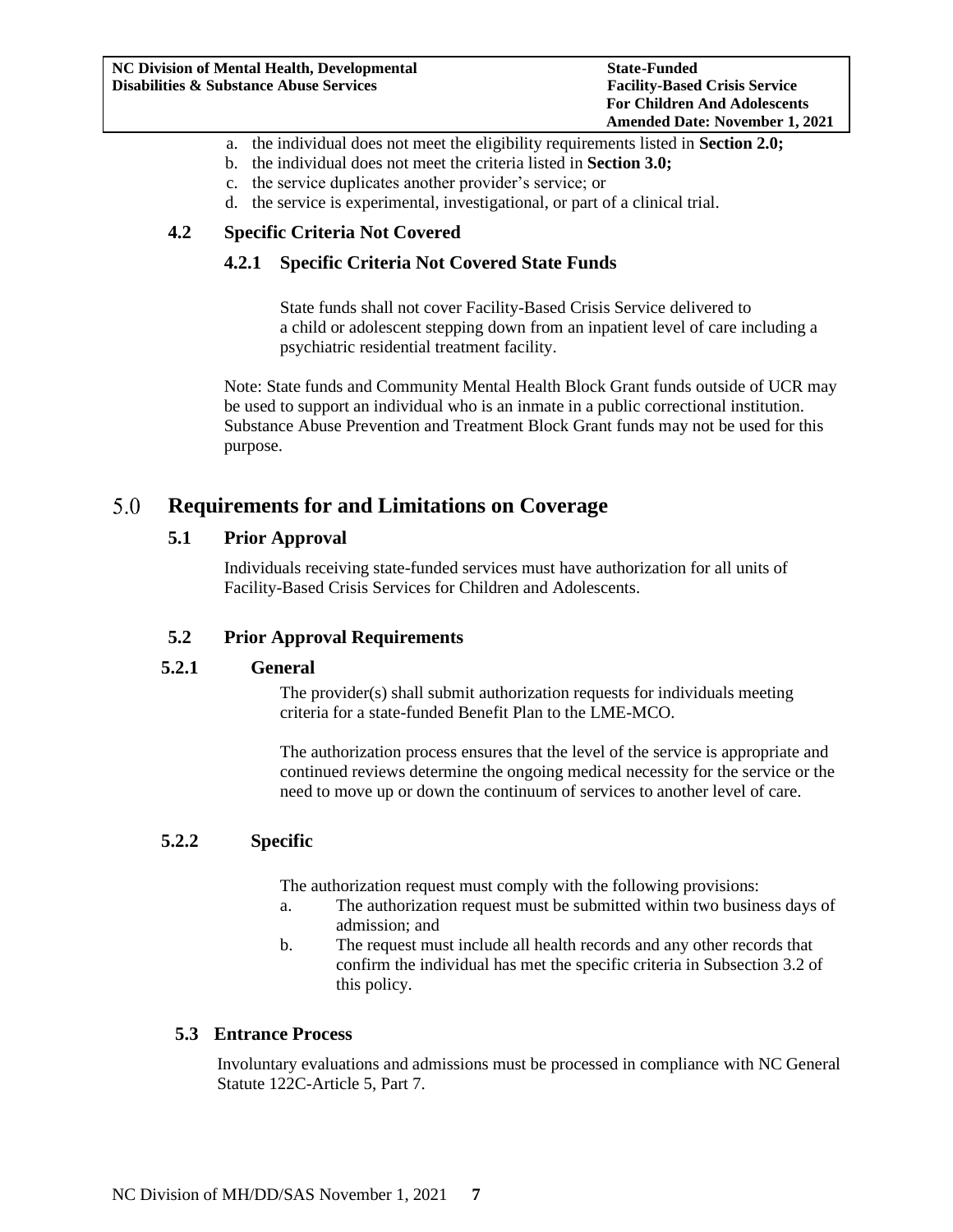For state-funded Facility-Based Crisis Service, a service order is required on the date of admission. A verbal order is acceptable; it must be received by a Registered Nurse and must be signed within 2 business days. The service order must be completed by a physician, licensed psychologist, physician assistant, or nurse practitioner according to his or her scope of practice and must include a statement indicating that the service is medically necessary. The service order must be based on an individualized assessment of the individual's needs.

The following assessments and evaluations are required:

- a. A pre- admission nursing screen conducted by an assessment by a Registered Nurse to determine medical appropriateness for this level of a care to rule out acute or severe chronic co-morbidities or medical conditions, such as brittle diabetes, pending birth of a child, uncontrolled seizures, that require or could potentially require complex medical intervention in a higher level of care.
- b. Following admission, the RN must complete a nursing assessment within 24 hours of admission to follow up on any medical needs identified in the screen that did not preclude admission to the facility.
- c. A psychiatric evaluation must be completed in person or via telehealth by the psychiatrist within 24 hours of admission;
- d. A clinical assessment at the time of admission to include:
	- 1. the individual's presenting problem(s);
	- 2. the individual's needs and strengths;
	- 3. a provisional or admitting diagnosis(es), with an established diagnosis(es) prior to discharge;
	- 4. a pertinent social, family, and medical history; and
	- 5. recommendations for other evaluations or assessments as appropriate.

e. A comprehensive clinical assessment (CCA) documenting medical necessity must be completed by a licensed professional prior to discharge as part of the provision of this service. The CCA must be in compliance with the requirements of the Division of Medical Assistance Clinical Coverage Policy 8C and also address the following:

- 1. screening for trauma exposure and symptoms related to that exposure and recommendations for interventions.
- 2. detailed assessment of the presenting problem(s), including input from other licensed professionals if the child is dually diagnosed;
- 3. review of any available prior assessments, including functional behavior analyses; and
- 4. recommendations for any needed community services or supports to prevent future crises.

**Note:** If a substantially equivalent assessment is available, reflects the current level of functioning**,** and contains all the required elements as outlined in community practice standards as well as in all applicable federal, state, and DHHS requirements, it may be utilized as a part of the current comprehensive clinical assessment and in the development of the comprehensive clinical assessment required upon admission.

At a minimum, the licensed professional in coordination with all other appropriate clinical staff, the nursing staff, the individual receiving services, and the legally responsible person shall develop a treatment plan and a crisis plan to direct treatment and interventions during the admission. During the course of the Facility-Based Crisis admission, the treatment plan must be modified as clinically indicated.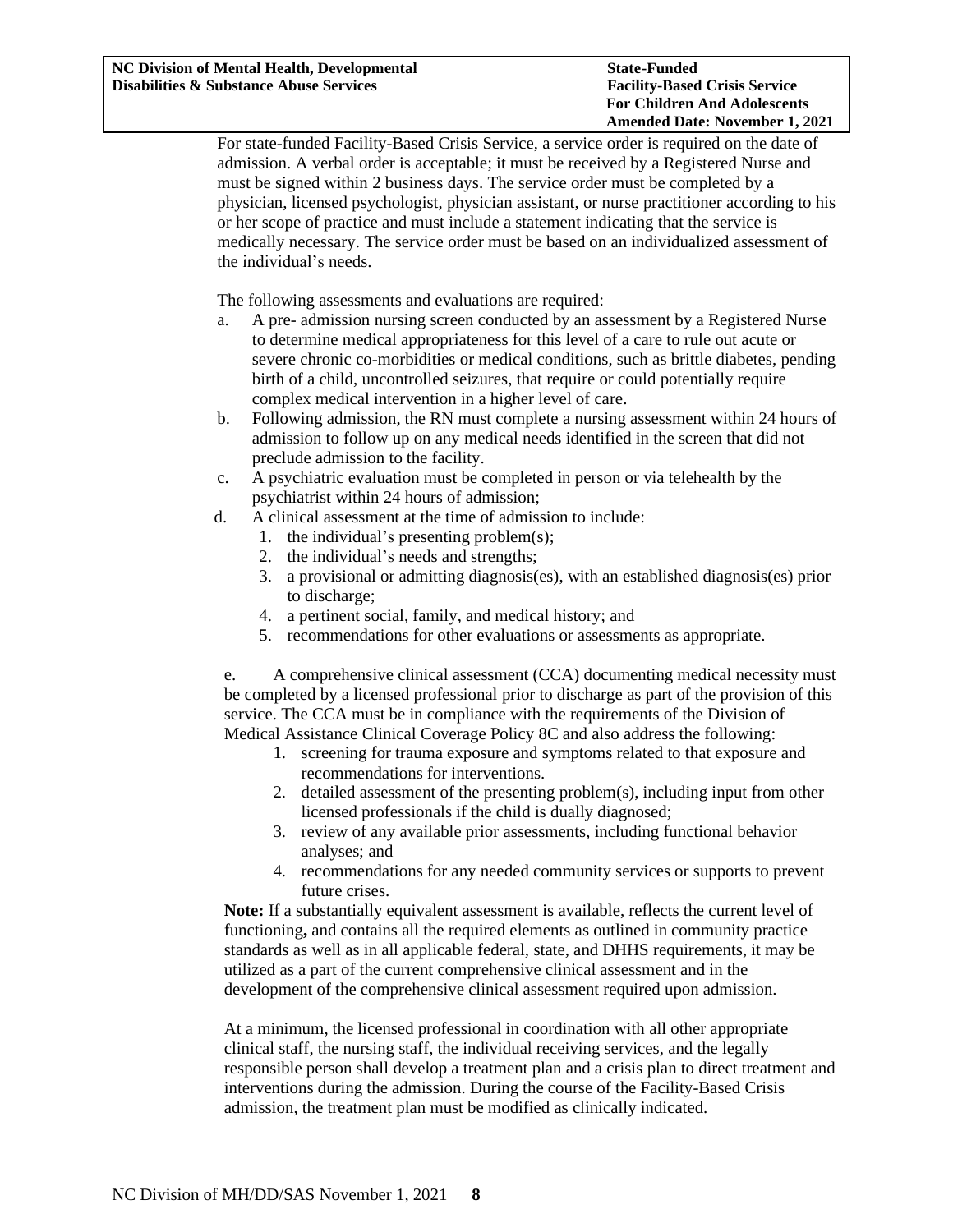For an individual receiving state-funded Facility-Based Crisis services, the Facility-Based Crisis Service provider shall contact the LME-MCO to determine if the individual is currently enrolled with another service provider agency that has first responder responsibilities or if the individual is receiving care coordination. If the individual is not already linked with a care coordinator, a referral should be made to the LME-MCO for care coordination. These contacts must occur within 24 hours of admission into Facility-Based Crisis Service.

A completed LME-MCO Consumer Admission and Discharge Form must be submitted to the LME-MCO for state-funded Facility-Based Crisis Services.

Relevant diagnostic information must be obtained and included in the individual's service plan.

## <span id="page-8-0"></span>**5.4 Expected Clinical Outcomes**

The expected clinical outcomes for this service are specific to recommendations resulting from the individual's clinical assessment and to meeting the identified goals that assist the individual and his or her supports in:

- a. reduction of acute psychiatric symptoms that precipitated the need for this service;
- b. reduction of acute effects of substance use disorders with enhanced motivation for treatment or relapse prevention;
- c. stabilizing or managing the crisis situation;
- d. preventing hospitalization or other institutionalization;
- e. accessing services as indicated in the comprehensive clinical assessment; and
- f. reduction of behaviors that led to the crisis.

#### <span id="page-8-1"></span>**5.5 Documentation Requirements**

Refer to DMH/DD/SAS *Records Management and Documentation Manual (*[http://www.ncdhhs.gov/mhddsas/statspublications/Manuals/rmdmanual-final.pdf\)](http://www.ncdhhs.gov/mhddsas/statspublications/Manuals/rmdmanual-final.pdf) for a complete listing of documentation requirements.

For this service, the documentation requirement includes, at a minimum, a full service note per shift by the nursing staff and a full service note per intervention (e.g., individual counseling, group, discharge planning) per date of service, written, dated, and signed by the person(s) who provided the service. Documentation should reflect progress made in relation to the discharge plans or service plan for the individual receiving services. Each full service note must contain:

- a. individual's name;
- b. service record number;
- c. service provided (such as Facility-Based Crisis Service);
- d. date of service;
- e. type of contact (in-person, telehealth, telephone call, collateral);
- f. purpose of the contact;
- g. description of the provider's interventions, specifying the relationship of the intervention to the problems and goal(s) identified in the treatment plan;
- h. amount of time spent performing the interventions;
- i. description of the effectiveness of the interventions; and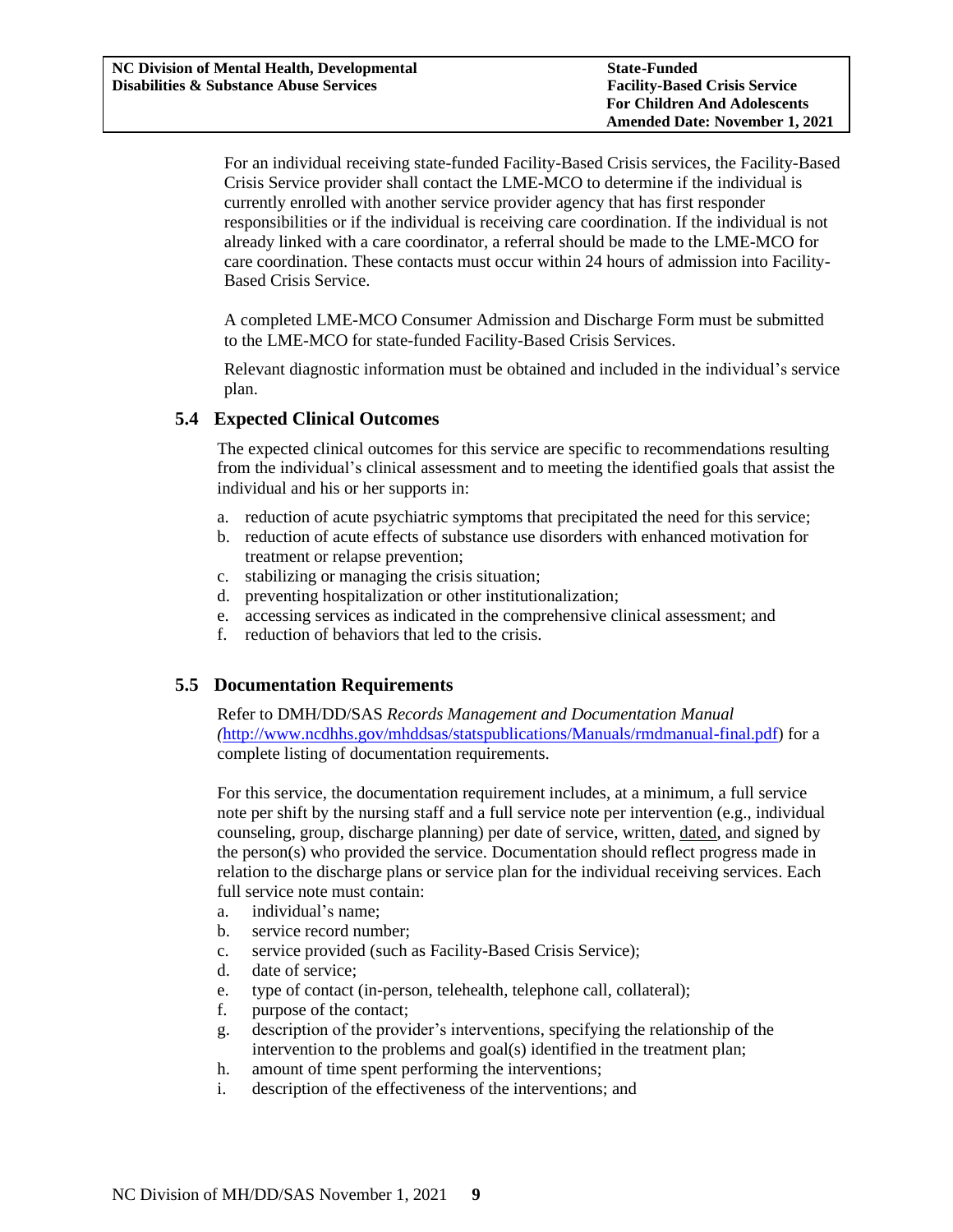j. signature and credentials of the staff member(s) providing the service (for paraprofessionals, position is required in lieu of credentials with staff signature).

#### **Additional Documentation requirements:**

The following plans must be documented and included in the service record, and a copy given to the individual (and the legally responsible person as appropriate) and the LME-MCO.

- a. A treatment plan that includes the goal(s), objectives, treatment interventions and the individual responsible for carrying out the intervention;
- b. A discharge plan that includes the identification of the individual's responsible person; the date, time and location of first follow up appointment, diagnosis and discharge medications; living and educational or vocational arrangements;
- c. An aftercare plan that addresses the current treatment and care coordination needs and specifies the behavioral health services to be provided, the service provider's name, address and contact information and the child's primary care physician's name, contact and follow up visit(s), where indicated;
- d. A crisis plan developed in partnership with the individual, his or her legally responsible person, and the community-based treatment provider if one exists, that includes informal and formal supports and interventions to divert any readmission into a crisis setting;
- e. A completed LME-MCO Consumer Admission and Discharge Form must be submitted to the LME-MCO; and
- f. Documentation of the psychiatric, psychological, comprehensive clinical, and nursing assessments must be documented in the service record no later than 24 hours from the time the assessment was conducted.

#### <span id="page-9-0"></span>**5.6 Utilization Management**

For state-funded Facility-Based Crisis Service, authorization for all units is required for this service. The initial prior approval process ensures that the level of the service is appropriate and continued reviews determine the ongoing medical necessity for the service or the need to move up or down the continuum of services to another level of care.

## <span id="page-9-1"></span>**5.7 Service Exclusions/Limitations**

Any other service provided after admission to and before discharge from Facility-Based Crisis shall be coordinated with Facility-Based Crisis Service for the purpose of transition into and discharge from the service and must have prior authorization.

State funds shall not cover Facility-Based Crisis Service for more than 45 days in a 12 month period.

#### <span id="page-9-2"></span> $6.0$ **Provider(s) Eligible to Bill for the Service**

To be eligible to bill for the service related to this policy, the provider(s) shall:

- a. meet LME-MCO qualifications for participation;
- b. have a current and signed Department of Health and Human Services (DHHS) Provider Administrative Participation Agreement; and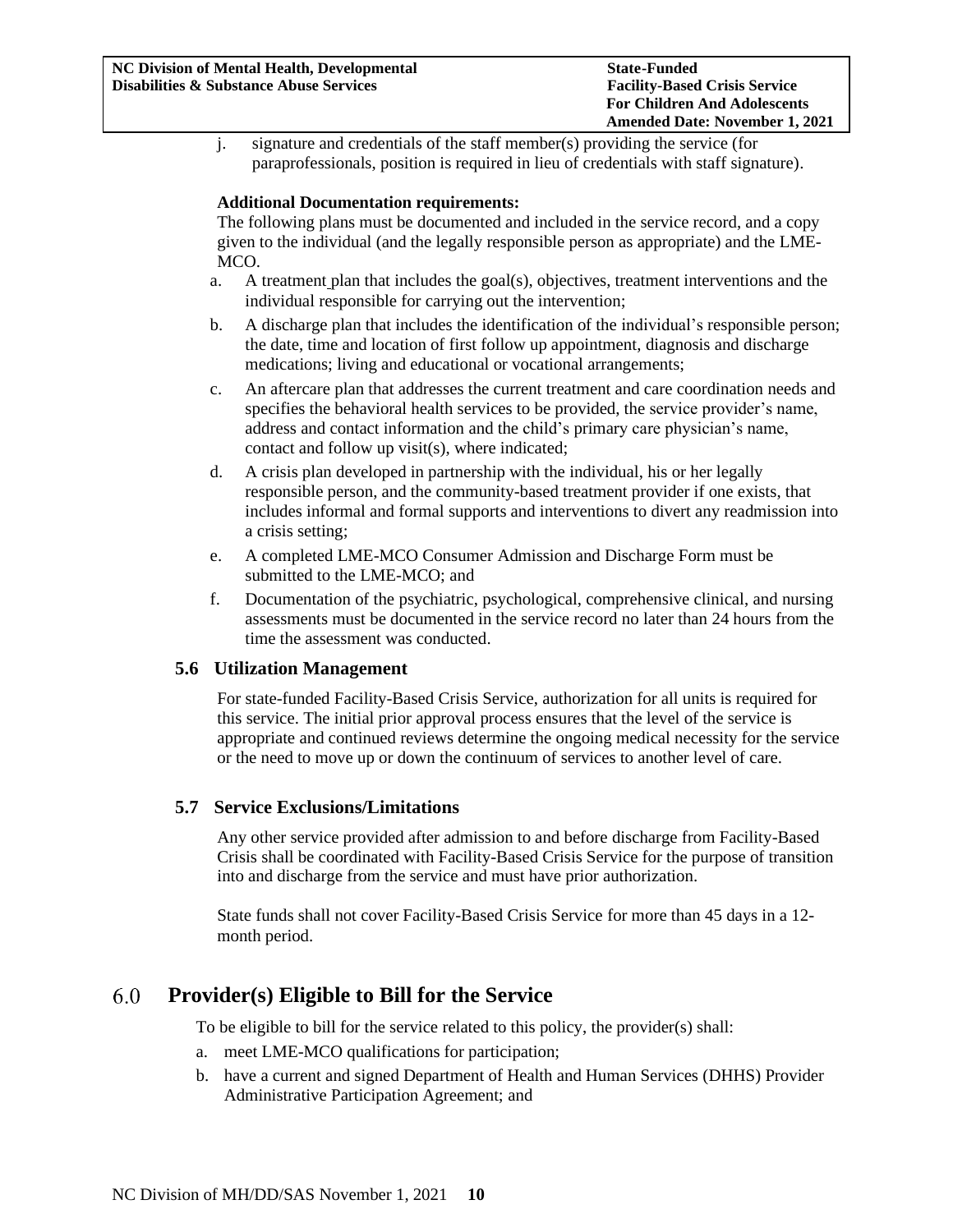c. bill only for services that are within the scope of their clinical practice, as defined by the appropriate licensing entity.

# <span id="page-10-0"></span>**6.1 Provider Qualifications and Occupational Licensing Entity Regulations**

Facility-Based Crisis Services must be delivered by providers employed by mental health, intellectual or developmental disability or substance abuse provider organizations that

- a. meet the provider qualification policies, procedures, and standards established by the Division of Mental Health, Developmental Disabilities, and Substance Abuse Services (DMH/DD/SAS); and
- b. meet the requirements under 10A NCAC 27G.

This service must be provided in a facility licensed by the Division of Health Services Regulation, under the provisions in NCGS 122c: Mental Health, Developmental Disabilities and Substance Abuse Act, by meeting all standards required for licensure as a mental health facility and Facility-Based Crisis service as provided for in 10A NCAC 27G .5000.

A Facility-Based Crisis Service provider shall meet the criteria for and be designated as a facility for the custody and treatment of involuntary clients under 10A NCAC Subchapter 26C Section .0100.

These policies and procedures set forth the administrative, financial, clinical, quality improvement, and information services infrastructure necessary to provide services. Provider organizations shall demonstrate that they meet these standards by being credentialed by the LME-MCO for state funded services. Additionally, within one year of enrollment as a provider of this service with the LME-MCO, the organization must achieve national accreditation with at least one of the designated accrediting agencies approved by DHHS. The organization shall be established as a legally constituted entity capable of meeting all of the requirements of Provider Credentialing, DMH/DD/SAS Bulletins, and service implementation standards.

For state-funded services, the organization shall be responsible for obtaining authorization from the LME-MCO for medically necessary services (refer to **Subsection 5.2.2**).

In partnership with the LME-MCO for individuals receiving state funded services, the Facility-Based Crisis Service provider organization shall collaborate with relevant community stakeholders for access to services, care coordination, and continuity of care.

#### <span id="page-10-1"></span>**6.2 Staffing Requirements**

#### **The facility shall be staffed at a minimum of:**

a. 0.5 FTE Medical Director who is a board-eligible or board-certified Child Psychiatrist. If a provider is unable to hire a board eligible or board-certified Child Psychiatrist, the provider must seek an exception, with justification, from the LME-MCO. The exception request, with accompanying updated justification, must be requested on an annual basis. A psychiatrist shall be available 24 hours a day, 7 days a week, 365 days a year (this includes the required on-call availability). The psychiatrist shall provide clinical oversight of the Facility-Based Crisis Service. The psychiatrist shall conduct a psychiatric assessment of each individual in-person or via telehealth within 24 hours of admission. The psychiatrist shall provide consultation to and supervision of staff; this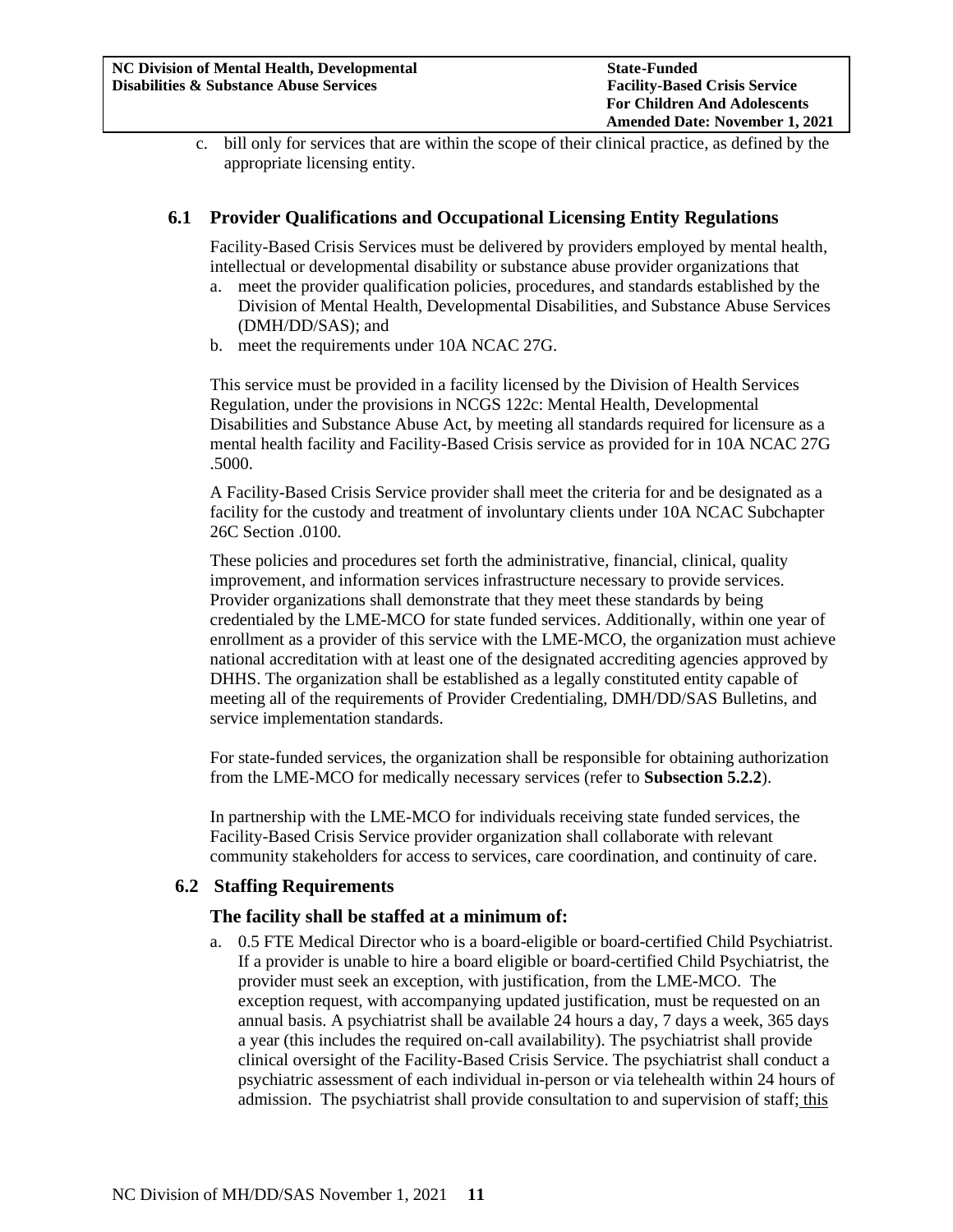supervision must be available onsite whenever needed and must occur onsite no less than one day per week, averaged over each quarter. When providing evaluation and management services to individuals, the psychiatrist may bill additional psychiatric evaluations (excluding the initial evaluation) and other therapeutic services separately.

- b. 0.5 FTE Licensed Practicing Psychologist with a minimum of two years' experience in the treatment of children and adolescents with Intellectual/Developmental Disabilities. The psychologist must provide onsite behavioral assessment, observation and service planning within 24 hours of admission for individuals with IDD. The psychologist must be available for in person consultation with staff. The psychologist will also be responsible for conducting other assessments with individuals presenting with mental health or substance use issues as clinically indicated.
- c. Nursing coverage on site 24 hours a day, 7 days a week, 365 days a year must include a Registered Nurse with a minimum of one year crisis service experience with the population to be served. All nursing staff must actively participate in the provision of treatment, monitor the individual's medical progress, and provide medication administration.
- d. One FTE Licensed Professional(s) with a minimum of two years' experience with the population served (at least one year postgraduate) who possesses the knowledge, skills, and abilities to treat co-occurring mental health and substance use disorders; who provides onsite observation, assessment and actively participates in the provision of treatment of individuals with mental health and substance use disorders. The Licensed Professional, with the psychiatrist provides clinical supervision for the program. This position cannot be filled by more than two professionals;

#### **OR**

0.5 Licensed Professional with a minimum of two years' experience with the population served (at least one year postgraduate) who possesses the knowledge, skills, and abilities to treat persons with mental health disorders and who provides onsite observation, assessment and actively participates in the provision of treatment, and with the psychiatrist, provides clinical supervision for the program;

#### **and**

0.5 Licensed Professional with a minimum of two years' experience with the population served (at least one year postgraduate) who possesses the knowledge, skills, and abilities to treat substance use disorders, who provides onsite observation and assessment, and who actively participates in the provision of treatment, and with the psychiatrist, provides clinical supervision for the program;

**Note:** A "Licensed Professional" includes both a fully Licensed Professional as well as an Associate Licensed Professional who meet the experience and knowledge, skills and abilities to assess and treat the population served in the Facility-Based Crisis-Child setting.

e. Additional staff including Licensed Professionals, Licensed Practical Nurse, Qualified Professionals, Associate Professional or Paraprofessionals with disability-specific knowledge, skills, and abilities as required by the age, disability and acuity of the population being served.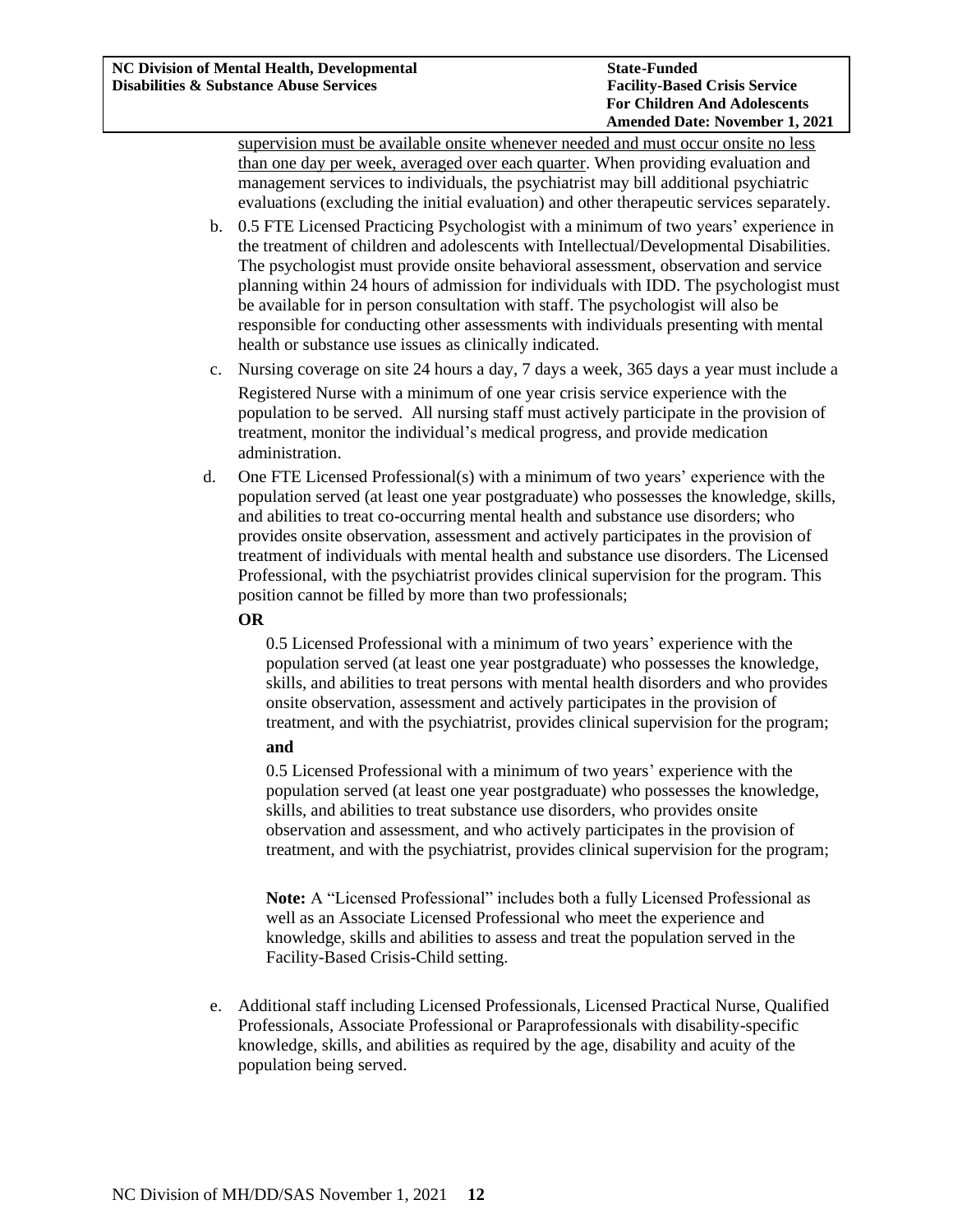## **The facility-based crisis shall also meet the following staffing provisions:**

The Facility-Based Crisis Service provider shall designate an individual who is responsible for the programmatic operations of the facility.

- a. As a facility designated for the custody and treatment of individuals who are involuntarily committed, the facility must have adequate staffing and provide supervision to ensure the protection of the individual to be served. To be designated, the Facility-Based Crisis service must demonstrate:
	- 1. adequacy of staff capability to manage individuals who are more violent or aggressive ;
	- 2. adequacy of security procedures including elopement and suicide prevention procedures;
	- 3. staff training in de-escalation to avoid the use of seclusion and restraint and training in seclusion and restraint policies and procedures;
	- 4. capacity to increase staffing levels when indicated by the acuity and number of individuals being served; and
	- 5. appropriate separation of children and adolescents and adequate supervision of individuals who are vulnerable.
- b. A Facility-Based Crisis must be staffed 24 hours a day and must maintain staffing ratios that ensure the treatment, health and safety of individuals served in the facility that includes:
	- 1. a licensed professional, in addition to the Registered Nurse, must be available 24 hours a day, 7 days a week for on-site admissions;
	- 2. awake staff-to-individuals receiving services ratio of no less than 1:3 on premises at all times;
	- 3. a minimum of two awake staff on premises at all times; and
	- 4. the capacity to bring additional staff on site to provide more intensive supervision, treatment, or management in response to the needs of individuals receiving services.
- c. At no time when a Facility-Based Crisis staff member is actively fulfilling his or her Facility-Based Crisis Service role may he or she contribute to the staffing ratio required for another service.
- d. Therapeutic interventions are implemented by staff under the direction of a Licensed Professional.
- e. At least one Licensed Professional providing Facility-Based Crisis Service shall demonstrate competencies in crisis response and crisis prevention. At a minimum, the licensed professional shall have a minimum of one year's experience in a crisis management setting or service, during which the individual provided crisis response (e.g., serving as a Mental Health or Substance Use Disorder first responder for enhanced services, in an emergency department, or in another service providing 24 hours a day, 7 days a week response in emergent or urgent situations).
- f. All staff providing Facility-Based Crisis Service shall complete a minimum of 20 hours of training specific to the required components of the Facility-Based Crisis Service definition, including crisis intervention strategies applicable to the populations served, impact of trauma and Person-Centered Thinking, within the first 90 calendar days of each staff member's initial delivery of this service. All staff providing Facility-Based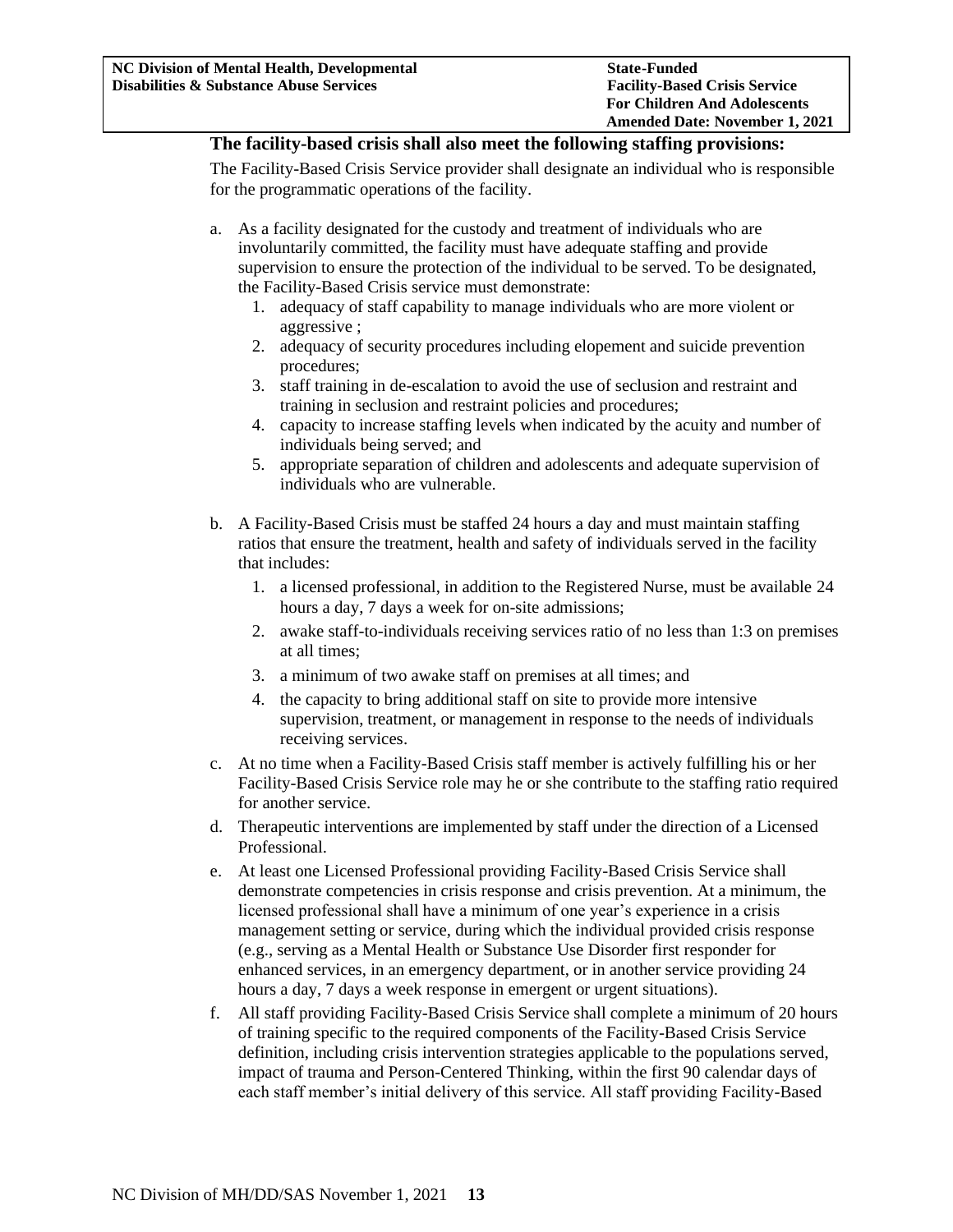Crisis Service shall complete a minimum of 10 hours of training per year relevant to their professional discipline and job responsibilities. These trainings could include deescalation, seclusion and restraints, developmental disorders, children's development, substance use disorders, family systems, etc.

# <span id="page-13-0"></span>**6.3 Provider Certifications**

See provider requirements in **Subsection 6.1**.

#### <span id="page-13-2"></span><span id="page-13-1"></span>7.0 **Additional Requirements**

# **7.1 Compliance**

Provider(s) shall comply with the following in effect at the time the service is rendered:

- a. All applicable agreements, federal, state and local laws and regulations including the Health Insurance Portability and Accountability Act (HIPAA) and record retention requirements; and
- b. All DMH/DD/SAS's clinical (medical) coverage policies, guidelines, policies, provider manuals, implementation updates, and bulletins published by DHHS, DHHS division(s) or fiscal contractor(s).

# <span id="page-13-3"></span>**7.2 Service Requirements**

- a. A Facility-Based Crisis Service is a 24-hour service that is offered seven days a week. This service must accept admissions on a 24 hours a day, 7 days a week, and 365 days a year basis. The staff to individual receiving services ratio must ensure the treatment, health and safety of all individuals served in the facility and comply with 10A NCAC 27E .0104 Seclusion, Physical Restraint and Isolation Time Out and Protective Devices Used for Behavioral Control. A Facility-Based Crisis Service provider shall meet the criteria and be designated as a facility for the custody and treatment of involuntary clients under 10A NCAC 26C .0100.
- b. Due to the high levels of exposure to trauma and toxic stress, the Facility-Based Crisis Service staff shall create a sense of psychological and physical safety through:
	- 1. Training of staff in behavior management techniques and trauma informed care;
	- 2. Programming that creates routines of predictability and calm; and
	- 3. Screening for exposure to traumatic events and any symptoms related to that exposure.
- c. All individuals shall be seen by the psychiatrist in-person or via telehealth within 24 hours of their admission to the Facility-Based Crisis Service. An individual receiving services shall receive a nursing assessment by the RN as follow up to the preadmission screen and a full comprehensive clinical assessment by a licensed professional prior to discharge. An individual with Intellectual or Developmental Disabilities shall be seen by the psychologist on site within 24 hours of their admission to the Facility-Based Crisis Service.
- d. The service must be under the supervision of a psychiatrist, and a psychiatrist shall be on call on a 24-hour per day basis.
- e. The Facility-Based Crisis Service must address the chronological age and developmental functioning of the population served to ensure safety, health and appropriate treatment interventions within the program milieu.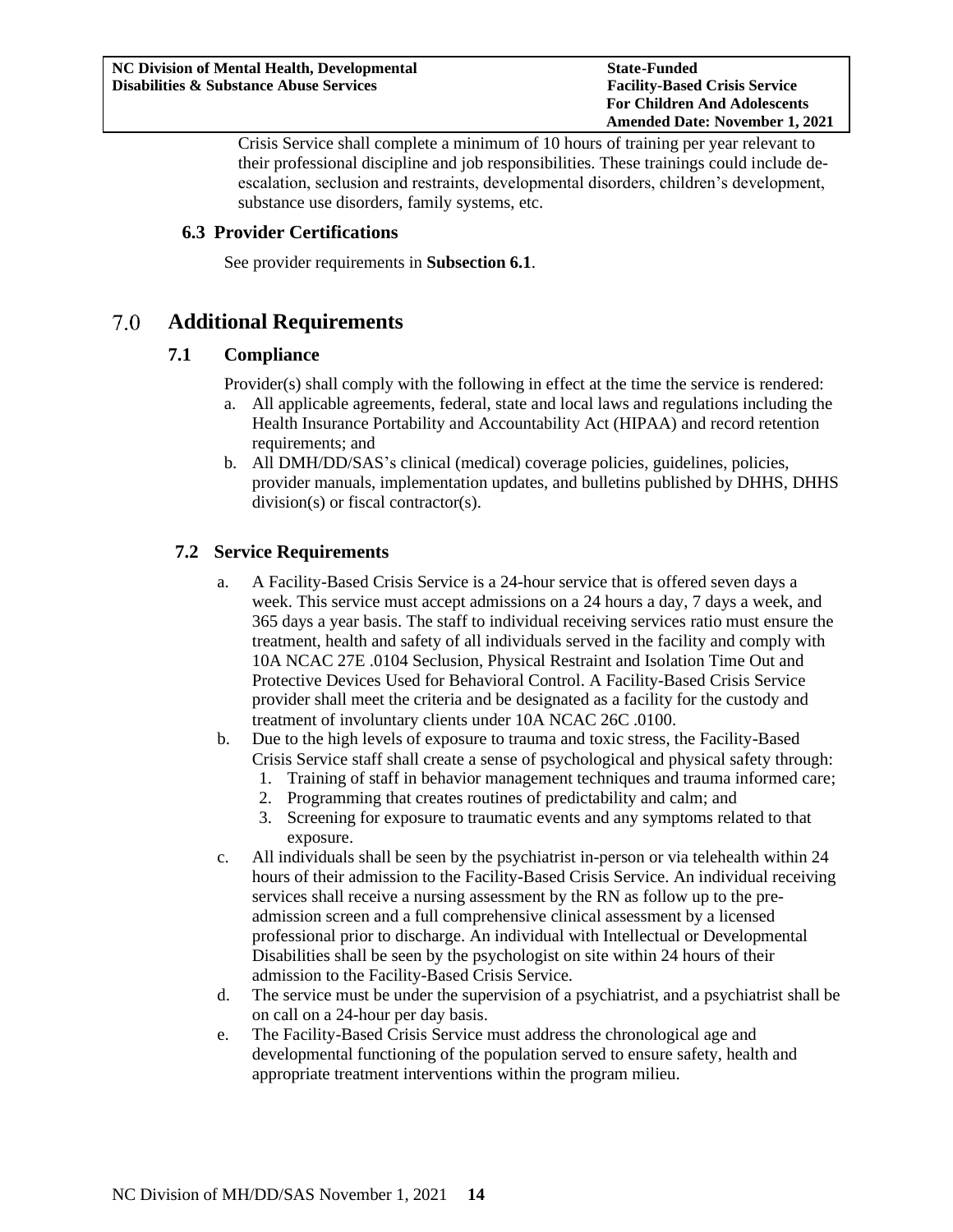- f. Interventions should be related to goals of crisis stabilization and connecting individuals receiving services and their families to effective services in the community.
- g. When medically necessary, the Facility-Based Crisis Service must make a referral to a service providing an appropriate level of care if the individual's needs exceed the service capabilities.
- h. All staff who provide substance use disorder treatment interventions shall be registered with the North Carolina Substance Abuse Professional Practice Board in accordance with the North Carolina Practice Act (G.S. 90-113.30).
- i. For an individual requiring detoxification, the Facility-Based Crisis Service must have procedures and protocols in place to initiate detoxification. When a higher level of detoxification is medically necessary, the Facility-Based Crisis Service must make a referral to a facility licensed (e.g., inpatient hospital) to provide detoxification in accordance with the American Society of Addiction Medicine (ASAM) criteria.
- j. For an individual who is new to the enhanced Mental Health, Developmental Disabilities, Substance Abuse (MH/DD/SAS) service delivery system, Facility-Based Crisis Service staff shall develop an aftercare plan that includes a detailed crisis plan with the individual and his or her family, caregiver or legally responsible person before discharge. For an individual who is currently enrolled in another enhanced service, the Facility-Based Crisis Service staff must work in partnership with the Qualified Professional responsible for the plan to recommend the needed revisions to the crisis plan component of the Person Centered Plan. A copy of the Crisis Plan must be submitted to the individual's LME-MCO. A copy of the plan must be submitted to all providers, as approved by the parents or guardians involved in the implementation of the plan.
- k. For each individual receiving services, effective discharge planning must include collaboration with the family, caregiver or legally responsible person, their informal and natural supports and the LME-MCO, as well as other agencies involved (such as schools, Social Services, Juvenile Justice, other treatment providers) as appropriate. For an individual who is engaged in receiving services from another communitybased provider, the Facility-Based Crisis Service must involve the community based provider in treatment, discharge planning, and aftercare.

#### <span id="page-14-0"></span>8.0 **Policy Implementation and History**

# **Original Effective Date:** January 1, 2016

# **History:**

| Date     | <b>Section or</b> | <b>Change</b>                                          |
|----------|-------------------|--------------------------------------------------------|
|          | <b>Subsection</b> |                                                        |
|          | Amended           |                                                        |
|          | All Sections and  | New policy implementing Facility- Based Crisis Service |
|          | Attachment(s)     | for Children and Adolescents.                          |
| 10/15/19 | 6.2 c. Staffing   | Removed Qualified Professional from nursing            |
|          | Requirements      | experience requirement.                                |
| 12/15/19 | Attachment A      | Added Note: DMH/DD/SAS will not reimburse for          |
|          |                   | conversion therapy.                                    |
|          |                   |                                                        |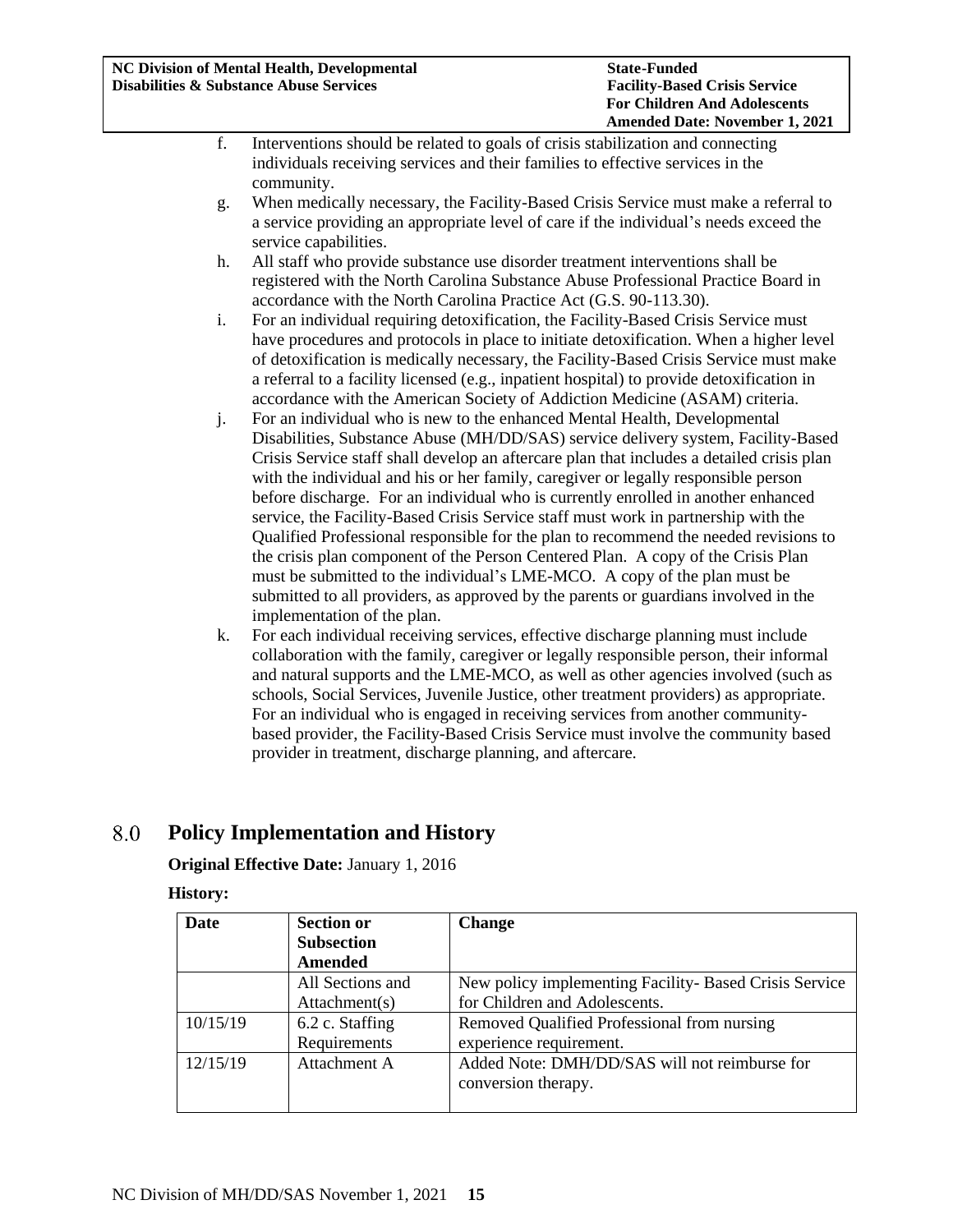**NC Division of Mental Health, Developmental State-Funded Disabilities & Substance Abuse Services Facility-Based Crisis Service** 

| <b>Date</b> | <b>Section or</b>        | <b>Change</b>                                             |
|-------------|--------------------------|-----------------------------------------------------------|
|             | <b>Subsection</b>        |                                                           |
|             | <b>Amended</b>           |                                                           |
|             |                          | Added Note: Providers using the Diagnostic                |
|             |                          | <b>Classification of Mental Health and Developmental</b>  |
|             |                          | Disorders of Infancy and Early Childhood (DC:0-5)         |
|             |                          | manual shall submit claims using the ICD-10 diagnosis     |
|             |                          | code that corresponds to the chosen DC:0-5 diagnosis.     |
| 11/1/21     | <b>Related Service</b>   | Added "State-Funded Telehealth and Virtual                |
|             | <b>Definition Policy</b> | Communications"                                           |
|             | Subsection 3.1.1         | Added "Telehealth Services"                               |
|             | Subsection 5.3           | Deleted "An onsite" and added "in-person or via           |
|             |                          | telehealth"                                               |
|             | Subsection 5.5           | Deleted "face-to-face" and added "in-person,              |
|             |                          | telehealth."                                              |
|             | Subsection 5.7           | Deleted "30 calendar days in a 365 consecutive day        |
|             |                          | period" and added "45 days in a 12-month period"          |
|             | Subsection 6.2           | Deleted "on site" and added "in-person or via             |
|             |                          | telehealth." Deleted "face to face" and "to individuals,  |
|             |                          | the psychiatrist may bill. Added "; this supervision must |
|             |                          | be available onsite whenever needed and must occur        |
|             |                          | onsite no less than one day per week, averaged over       |
|             |                          | each quarter" and "to individuals, the psychiatrist may   |
|             |                          | bill"                                                     |
|             | Subsection 7.2           | Deleted "onsite" and added "in-person or via telehealth"  |
|             | Attachment A,            | Added new billing guidance and table to reflect new       |
|             | Letter C                 | telehealth-eligible services.                             |
|             | Attachment A,            | Added the following note: "Note: As specified within      |
|             | Letter D                 | this policy, components of this service may be provided   |
|             |                          | via telehealth by the psychiatrist. Due to this service   |
|             |                          | containing other elements that are not permitted via      |
|             |                          | telehealth, the GT modifier is not appended to the        |
|             |                          | HCPCS code to indicate that a service component has       |
|             |                          | been provided via telehealth."                            |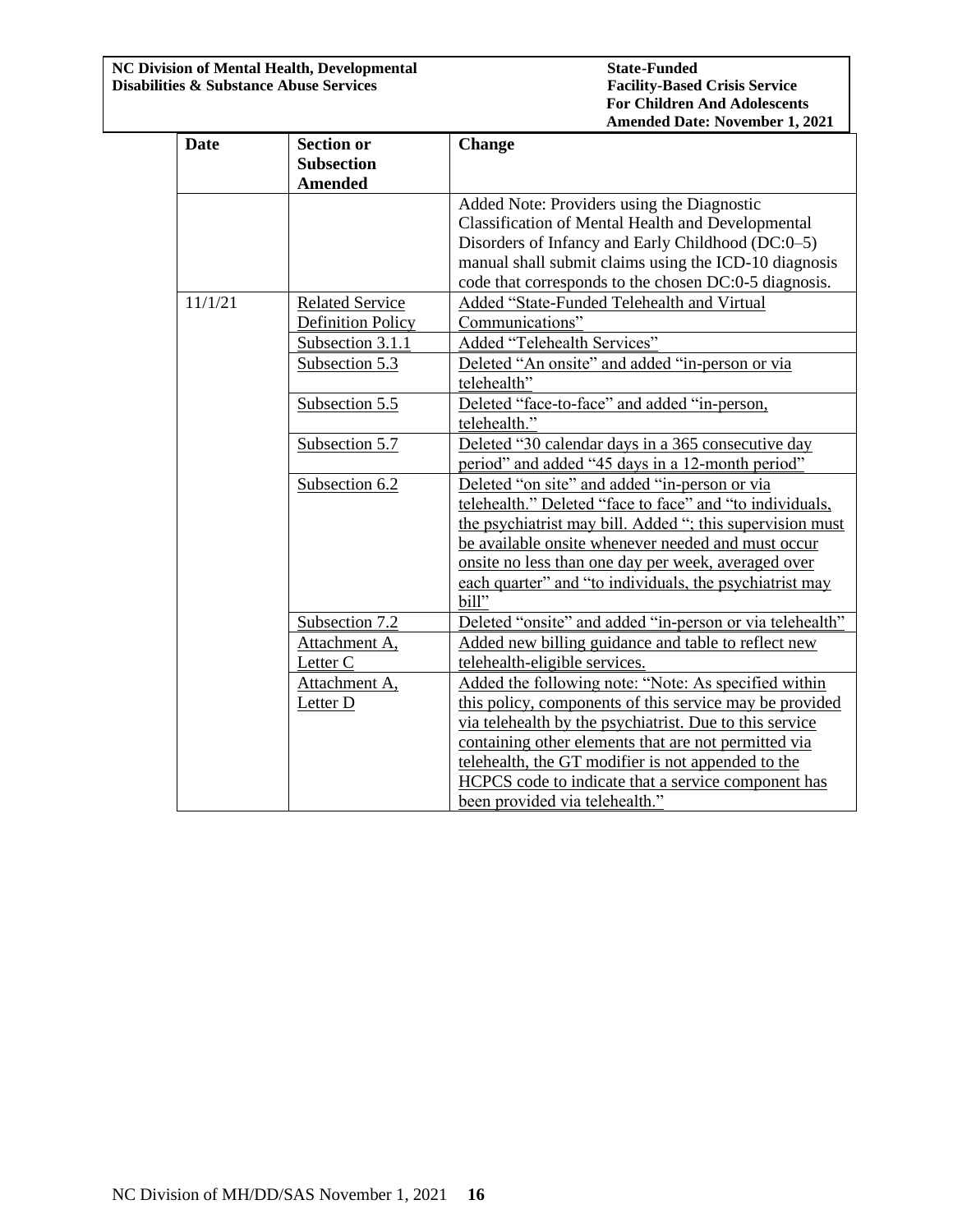# **Attachment A: Claims-Related Information**

<span id="page-16-0"></span>Provider(s) shall comply with the, *NCTracks Provider Claims and Billing Assistance Guide*, DMH/DD/SAS bulletins, fee schedules, DMH/DD/SAS's clinical coverage policies and any other relevant documents for specific coverage and reimbursement for state funds:

## <span id="page-16-1"></span>**A. Claim Type**

Professional (CMS-1500/837P transaction)

# <span id="page-16-2"></span>**B. International Classification of Diseases, Ninth Revisions, Clinical Modification (ICD**-**9**-**CM) and Procedures**

Provider(s) shall report the ICD-10-CM and procedures code(s) to the highest level of specificity that supports medical necessity. Provider(s) shall use the current ICD-10 edition and any subsequent editions in effect at the time of service. Provider(s) shall refer to the applicable edition for code description, as it is no longer documented in the policy.

## <span id="page-16-3"></span>**C. Code(s)**

Provider(s) shall report the most specific billing code that accurately and completely describes the procedure, product or service provided. Provider(s) shall use the Current Procedural Terminology (CPT), Health Care Procedure Coding System (HCPCS), ICD-10-CM procedure codes, and UB-04 Data Specifications Manual (for a complete listing of valid revenue codes) and any subsequent editions in effect at the time of service. Provider(s) shall refer to the applicable edition for the code description as it is no longer documented in the policy.

If no such specific CPT or HCPCS code exists, then the provider(s) shall report the procedure, product or service using the appropriate unlisted procedure or service code.

| <b>HCPCS</b> Code(s) | <b>Telehealth Eligible</b> |
|----------------------|----------------------------|
|                      |                            |

#### **Unlisted Procedure or Service**

**CPT:** The provider(s) shall refer to and comply with the Instructions for Use of the CPT Codebook, Unlisted Procedure or Service, and Special Report as documented in the current CPT in effect at the time of service.

**HCPCS:** The provider(s) shall refer to and comply with the Instructions for Use of HCPCS National Level II codes, Unlisted Procedure or Service and Special Report as documented in the current HCPCS edition in effect at the time of service.

#### <span id="page-16-4"></span>**D. Modifiers**

Provider(s) shall follow applicable modifier guidelines. The HA modifier is used with HCPCS code S9484 as noted above. HA indicates a child/adolescent program.

Note: As specified within this policy, components of this service may be provided via telehealth by the psychiatrist. Due to this service containing other elements that are not permitted via telehealth, the GT modifier is not appended to the HCPCS code to indicate that a service component has been provided via telehealth.